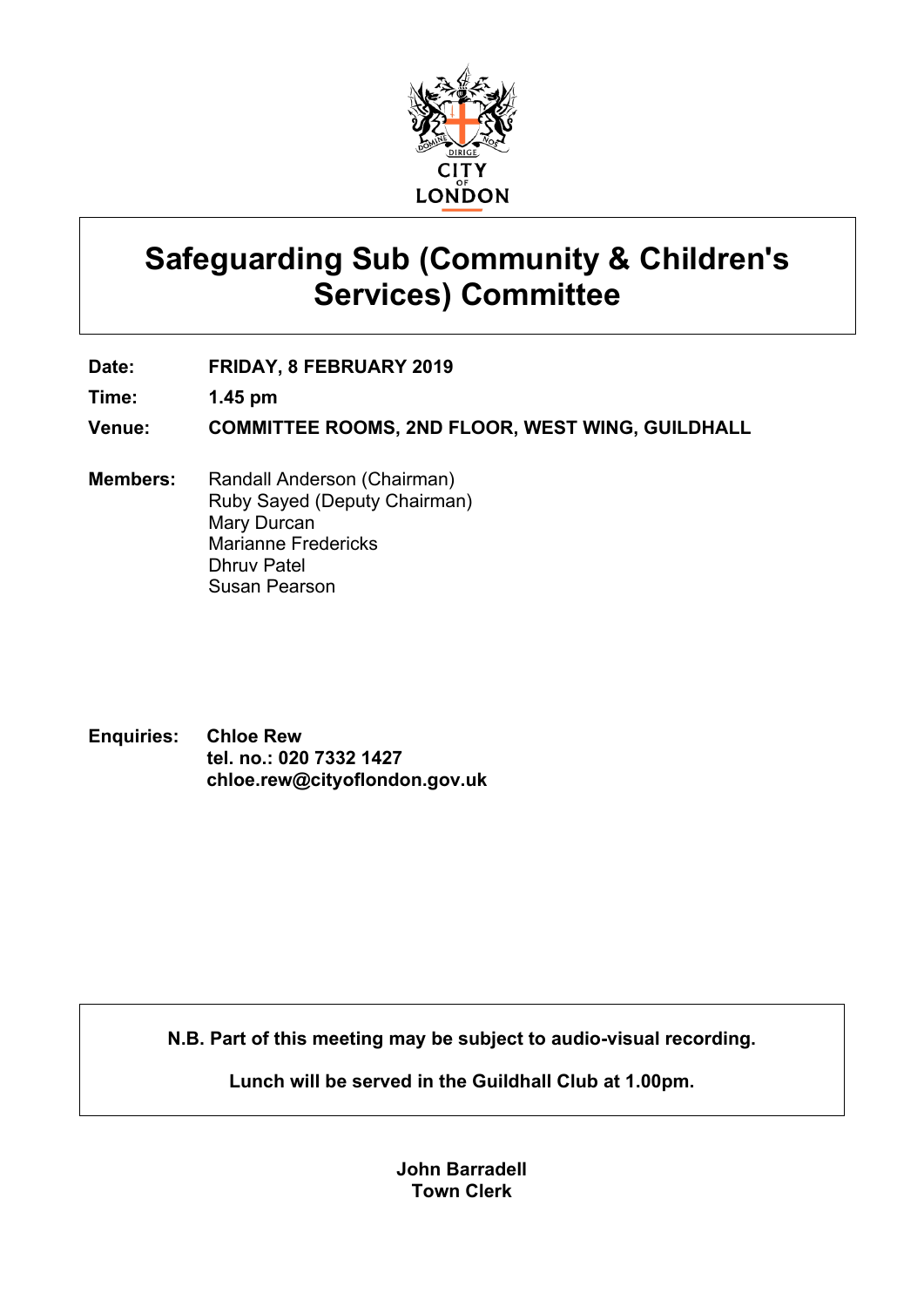# **AGENDA**

# **Part 1 - Public Agenda**

# 1. **APOLOGIES**

### 2. **MEMBERS' DECLARATIONS UNDER THE CODE OF CONDUCT IN RESPECT OF ITEMS ON THE AGENDA**

### 3. **MINUTES** To agree the public minutes of the previous meeting held on 19 September 2018.

**For Decision** (Pages 1 - 6)

### 4. **CITY & HACKNEY SAFEGUARDING CHILDREN REPORT (CHSCB) ANNUAL REPORT**

Report of the Independent Chair of The City & Hackney Safeguarding Children Board.

**For Information** (Pages 7 - 8)

# 5. **LOCAL AUTHORITY DESIGNATED OFFICER (LADO) ANNUAL REPORT 2017 TO 2018**

Report of the Director of Community and Children's Services.

**For Information**

(Pages 9 - 20)

6. **PRIVATE FOSTERING ANNUAL REPORT 2017 TO 2018** Report of the Director of Community and Children's Services.

> **For Information** (Pages 21 - 30)

7. **INDEPENDENT REVIEWING OFFICER (IRO) ANNUAL REPORT** Report of the Director of Community and Children's Services.

> **For Information** (Pages 31 - 70)

#### 8. **ANNUAL REPORT VIRTUAL SCHOOL HEADTEACHER ACADEMIC YEAR 2017/18** Report of the Director of Community and Children's Services.

**For Information** (Pages 71 - 76)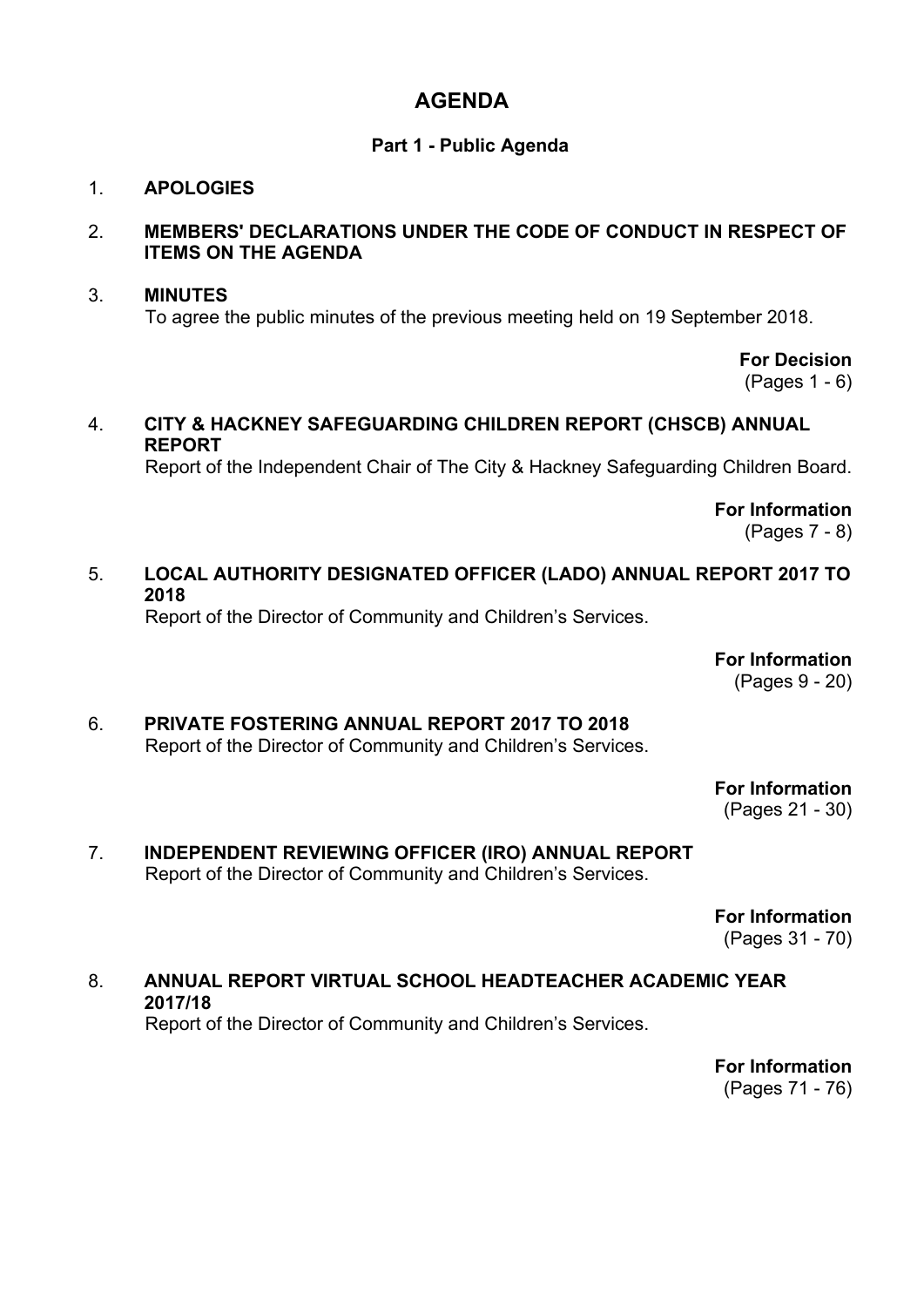3

- 9. **CORPORATE SAFEGUARDING POLICY** Report of the Director of Community and Children's Services.
- 10. **LEAVING CARE GUIDANCE FOR PRACTITIONERS** Report of the Director of Community and Children's Services.
- 11. **OFSTED FOCUSED VISIT ON CARE LEAVERS** Report of the Director of Community and Children's Services.

12. **SERVICE IMPROVEMENT PLAN 2018-2019**

**For Information** (Pages 133 - 142)

**For Information**

(Pages 143 - 156)

**For Information**

13. **SPECIAL EDUCATION NEEDS AND DISABILITY (SEND) UPDATE** Report of the Director of Community and Children's Services.

Report of the Director of Community and Children's Services.

(Pages 157 - 162) 14. **EDUCATION AND EARLY YEARS SAFEGUARDING UPDATE**

Report of the Director of Community and Children's Services.

**For Information** (Pages 163 - 180)

15. **AIDHOUR AUDITS NOVEMBER 2018** Report of the Director of Community and Children's Services.

**For Information**

(Pages 181 - 184)

- 16. **QUESTIONS OF MATTERS RELATING TO THE WORK OF THE SUB-COMMITTEE**
- 17. **ANY OTHER BUSINESS THE CHAIRMAN CONSIDERS URGENT**

**For Information** (Pages 77 - 90)

**For Information** (Pages 91 - 132)